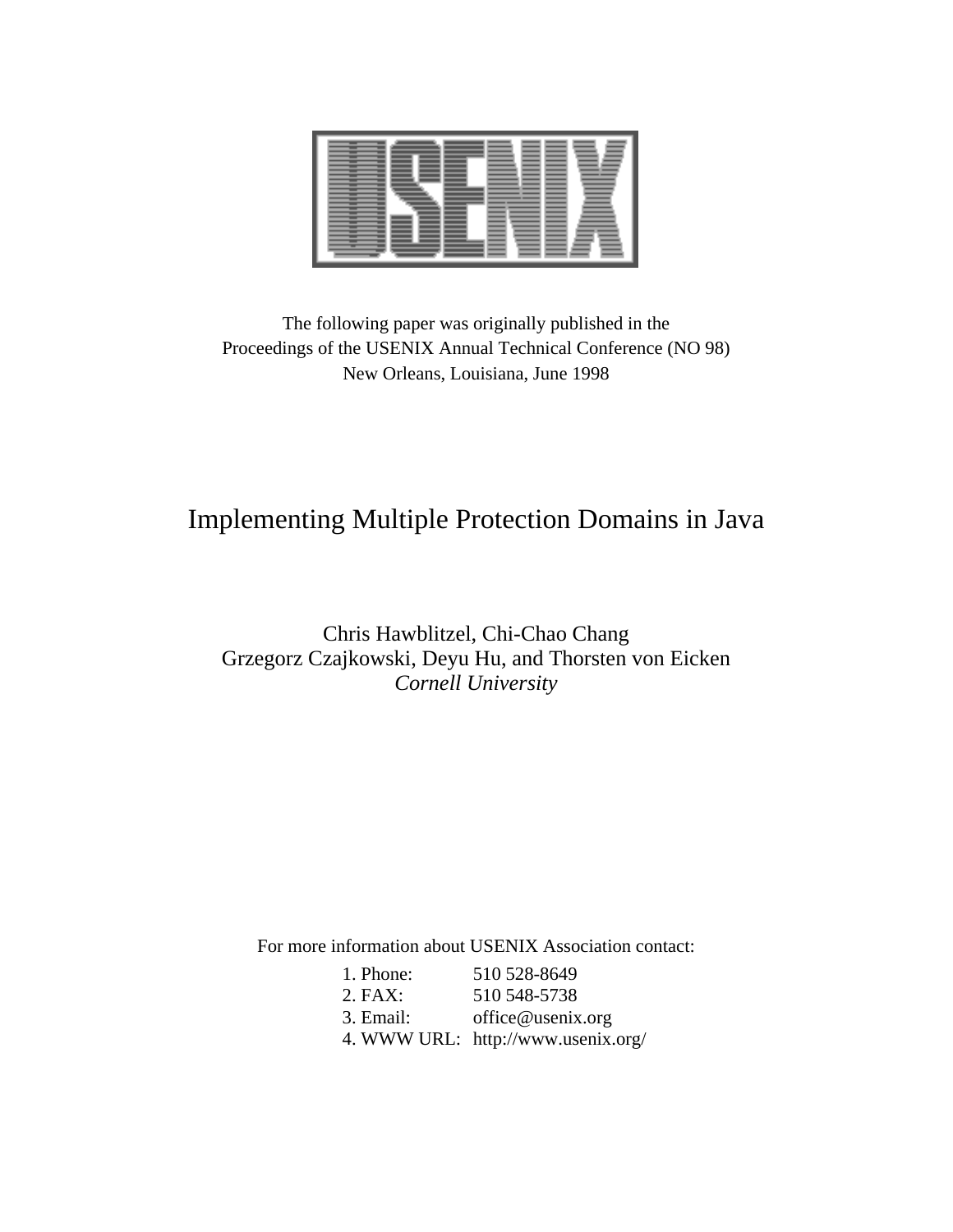### **Implementing Multiple Protection Domains in Java**

Chris Hawblitzel, Chi-Chao Chang, Grzegorz Czajkowski, Deyu Hu, and Thorsten von Eicken

> *Department of Computer Science Cornell University*

#### **Abstract**

*Safe language technology can be used for protection within a single address space. This protection is enforced by the language's type system, which ensures that references to objects cannot be forged. A safe language alone, however, lacks many features taken for granted in more traditional operating systems, such as rights revocation, thread protection, resource management, and support for domain termination. This paper describes the J-Kernel, a portable Java-based protection system that addresses these issues. J-Kernel protection domains can communicate through revocable capabilities, but are prevented from directly sharing unrevocable objects references. A number of micro-benchmarks are presented to characterize the costs of language-based protection, and an extensible web server based on the J-Kernel demonstrates the use of safe language techniques in a large application.*

### **1 Introduction**

Traditional operating systems use virtual memory to enforce protection between processes. A process cannot directly read and write other processes' memory, and communication between processes requires traps to the kernel. In the past decade of operating systems research, a large number of fast inter-process communication mechanisms have been proposed [3,8,25]. Nevertheless, the cost of passing through the kernel and of switching address spaces remains orders of magnitude larger than that of calling a procedure.

With the increasing adoption of extensible applications and component software, the cost of inter-process communication is leading to a difficult trade-off between robustness and performance. For example, the Netscape browser allows plug-ins to be loaded directly into the browser process to extend its functionality. However, an error in a plug-in can corrupt the entire browser. Although a separate process could be used for each plug-in, this would be both cumbersome to program and slow, because of the amount of communication between the plug-ins and the browser. Most web servers support plug-ins as well and in this case, the robustness issue is even more important—a

browser crash may be annoying, but a server crash can be disastrous.

The robustness versus performance tradeoff is pervasive in component software (e.g., OLE, JavaBeans [16], ActiveX, OpenDoc). Microsoft's COM [27], for example, provides two different models for composing components: each component can run in its own process for protection, or multiple components can share a process (often termed *in-proc*) for performance. With more and more applications on the desktop being composed of "reusable" components the protection issue is becoming pressing: if not properly isolated, the failure of any component could cause large portions of the user's desktop environment to crash.

This paper explores the use of safe language technology to offer high performance as well as protection in a software component environment. Safe languages such as Java [12], Modula-3 [32], and CAML [22] use type safety and controlled linking to enforce protection between multiple components without relying on hardware support. In a safe language environment, calls across protection boundaries could potentially be as cheap as simple function calls, enabling as much communication between components as desired without performance drawbacks.

While many extensible applications and component environments can benefit from protection, the features required in different settings vary. In this paper, we assume that applications are composed of independently developed software components that communicate through well-structured interfaces. We assume that the protection mechanism should enforce this structure, just like modern languages enforce module or class structures. Thus communication should only be possible through well-defined interfaces, and not through side effects. In all settings, we strive to enable failure isolation: a bug in one component should not crash other components. However, the required degree of failure isolation varies: in an application suite produced by a group of developers, the primary concern is accidental effects of one component on another. On the other hand, a web server allowing arbitrary users to upload extensions requires bulletproof protection to guard against malicious behavior.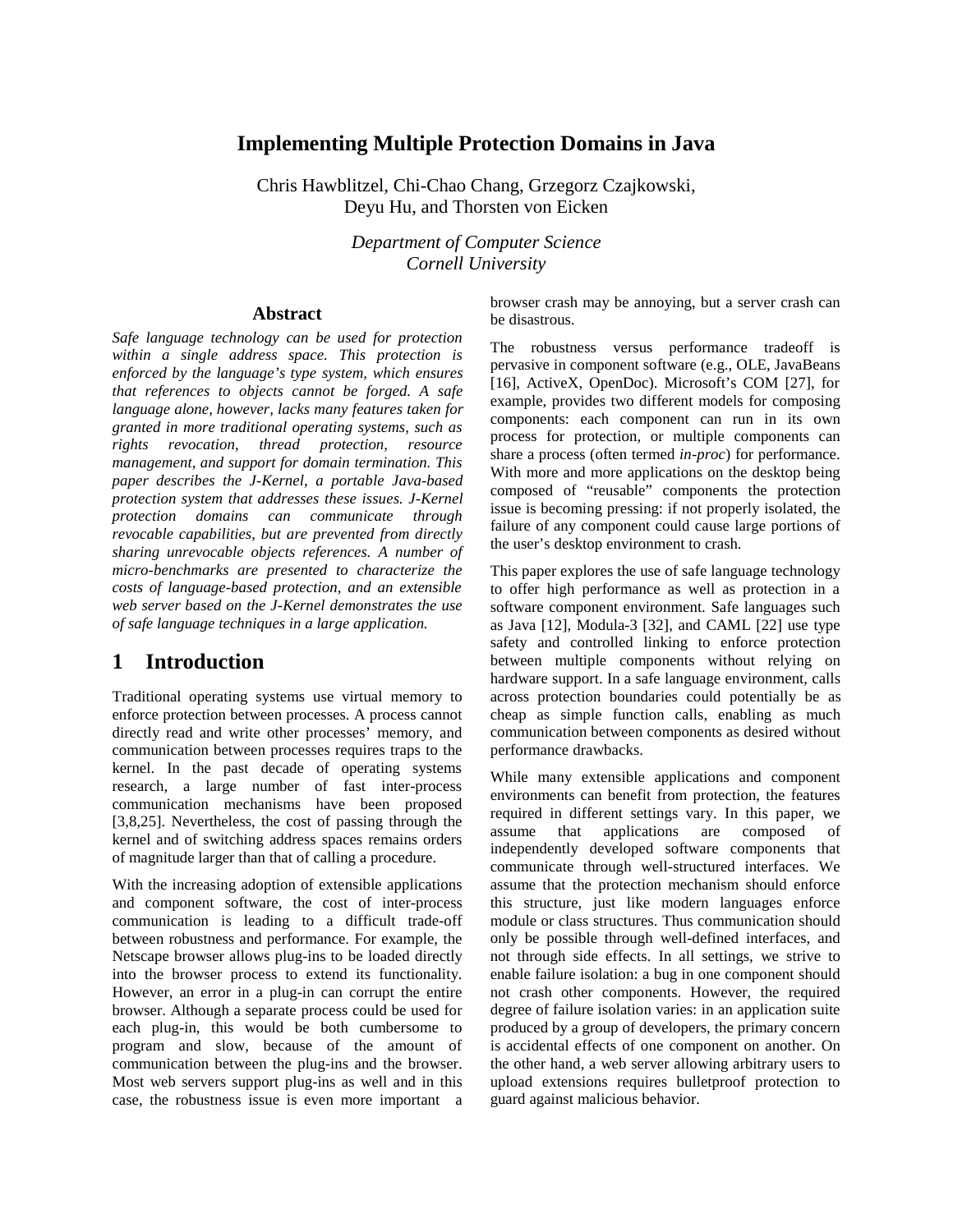Several projects [1,7,9,13,41] have recently described how to build protection domains around components in a safe language environment, where a protection domain specifies the resources to which a software component has access. The central ideas are to use the linker to create multiple namespaces and to use object references (i.e., pointers to objects) as capabilities for cross-domain communication. The multiple namespaces ensure that the same variable, procedure, or type names can refer to different instances in different domains. Object references in safe languages are unforgeable and can thus be used to confer certain rights to the holder(s). In an object-oriented language, the methods applicable to an object are in essence call gates. This paper argues in Section 2 that this straightforward approach, while both flexible and fast, is ultimately unsatisfactory: using objects references as capabilities leads to severe problems with revocation, resource management, and inter-domain dependency analysis.

In order to overcome the limitations of the straightforward approach, we introduce additional mechanisms borrowed from traditional capability systems. The result is a system described in Section 3, called the J-Kernel. The J-Kernel is written entirely in Java, and provides sophisticated capability-based protection features. We choose Java for practical reasons-Java is emerging as the most widely used general-purpose safe language, and dependable Java virtual machines are widespread and easy to work with. While Java does allow for multiple protection domains within a single Java Virtual Machine (JVM) using the sandbox model for applets, that model is currently very restrictive. It lacks many of the characteristics that are taken for granted in more traditional systems and, in particular, does not provide a clear way for different protection domains to communicate with each other.

We concentrated our efforts on developing a general framework to allow multiple protection domains within a single JVM. We provide features found in traditional operating systems, such as support for rights revocation and domain termination. In addition, we support flexible protection policies between components, including support for communication between mutually suspicious components. The main benefits of our system are a highly flexible protection model, low overheads for communication between software components, and operating system independence. Our current J-Kernel implementation runs on standard JVMs.

Language-based protection does have drawbacks. First, code written in a safe language tends to run more slowly than code written in C or assembly language, and thus the improvement in cross-domain

communication may be offset by an overall slowdown. While much of this slowdown is due to current Java just-in-time compilers optimizing for fast compile times at the expense of run-time performance, even with sophisticated optimization it seems likely that Java programs will not run as fast as C programs. Second, all current language-based protection systems are designed around a single language, which limits developers and doesn't handle legacy code. Software fault isolation [40] and verification of assembly language [29,30,31] may someday offer solutions, but are still an active area of research [37].

Section 4 describes an extensible web server based on the J-Kernel. Section 5 discusses related work, and section 6 concludes.

# **2 Language-based protection background**

In an unsafe language, any code running in an address space can potentially modify any memory location in that address space. While, in theory, it is possible to prove that certain pieces of code only modify a restricted set of memory locations, in practice this is very difficult for languages like C and arbitrary assembly language [4, 30], and cannot be fully automated. In contrast, the type system and the linker in a safe language restrict what operations a particular piece of code is allowed to perform on which memory locations.

The term *namespace* can be used to express this restriction: a namespace is a partial function mapping names of operations to the actions taken when the operations are executed. For example, the operation "read the field out from the class System" may perform different actions depending on what class the name System refers to.

Protection domains around software components can be constructed in a safe language system by providing a separate namespace for each component. Communication between components can then be enabled by introducing sharing among namespaces. Java provides three basic mechanisms for controlling namespaces: selective sharing of object references, static access controls, and selective class sharing.

#### **Selective sharing of object references**

Two domains can selectively share references to objects by simply passing each other these references. In the example below, method1 of class A creates two objects of type A, and passes a reference to the first object to method2 of class B. Since method2 acquires a reference to a1, it can perform operations on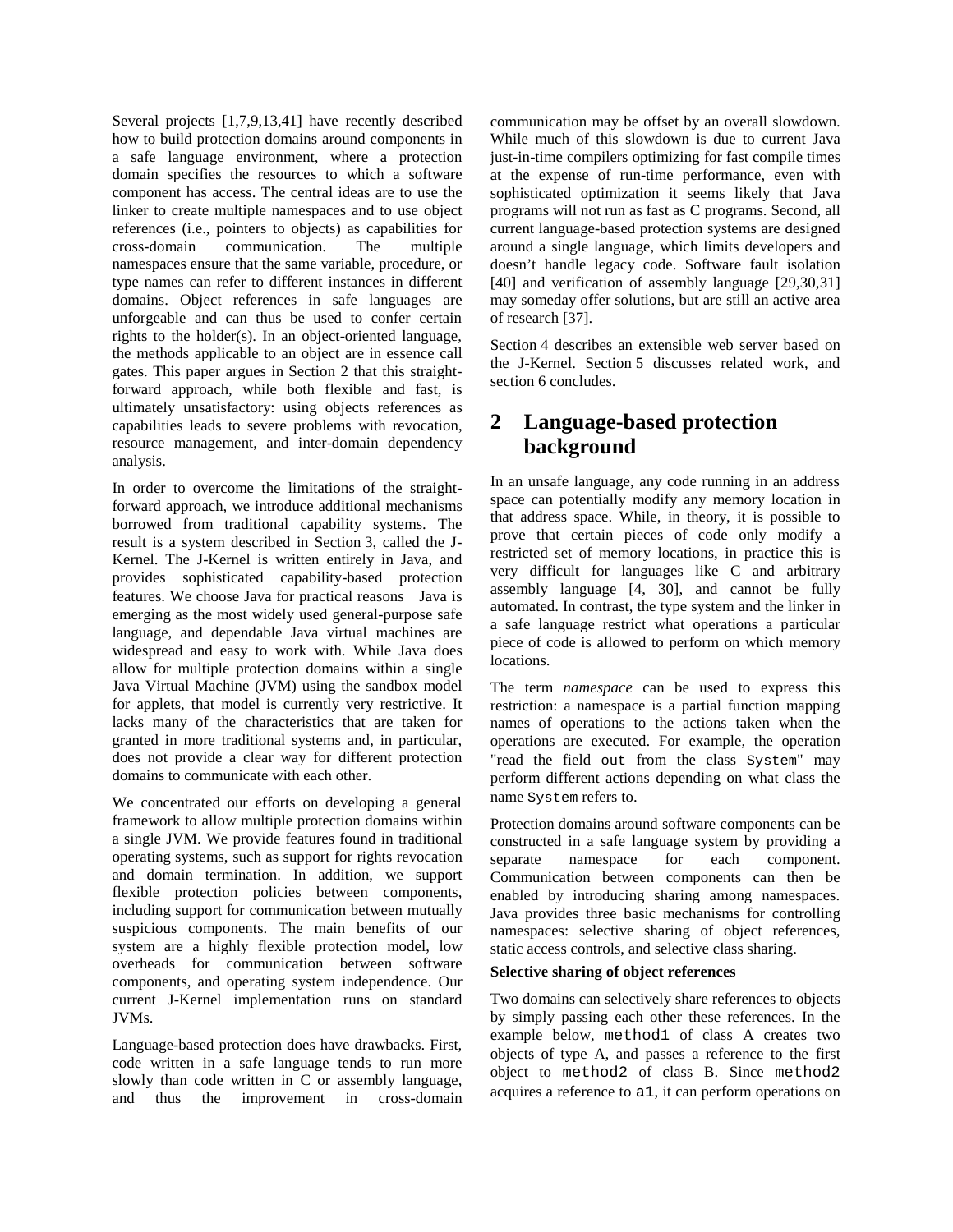it, such as incrementing the field j. However, method2 was not given a reference to a2 and thus has no way of performing any operations on it. Java's safety prevents method2 from forging a reference to a2, e.g., by casting an integer holding a2's address to a pointer.

```
class A {
     private int i;
     public int j;
     public static void method1() {
        A al = new A();
        A a2 = new A();
         B.method2(a1);
     }
}
class B {
     public static void method2(A arg) {
         arg.j++;
     }
}
```
#### **Static access control**

The preceding example demonstrated a very dynamic form of protection—methods can only perform operations on objects to which they have been given a reference. Java also provides static protection mechanisms that limit what operations a method can perform on an object once the method has acquired a reference to that object. A small set of modifiers can change the scope of fields and methods of an object. The two most common modifiers, private and public, respectively limit access to methods in the same class or allow access to methods in any class. In the classes shown above, method2 can access the public field j of the object a1, but not the private field i.

#### **Selective class sharing**

Domains can also protect themselves through control of their *class namespace*. To understand this, we need to look at Java's class loading mechanisms. To allow dynamic code loading, Java supports user-defined *class loaders* which load new classes into the virtual machine at run-time. A class loader fetches Java bytecode from some location, such as a file system or a URL, and submits the bytecode to the virtual machine. The virtual machine performs a verification check to make sure that the bytecode is legal, and then integrates the new class into the machine execution. If the bytecode contains references to other classes, the class loader is invoked recursively in order to load those classes as well.

Class loaders can enforce protection by making some classes visible to a domain, while hiding others. For instance, the example above assumed that classes A and

B were visible to each other. However, if class A were hidden from class B (i.e. it did not appear in B's class namespace), then even if B obtains a reference to an object of type A, it will not be able to access the fields  $\pm$  and  $\pm$ , despite the fact that  $\pm$  is public.

#### **2.1 Straight-forward protection domains: the** *share anything* **approach**

The simple controls over the namespace provided in Java can be used to construct software components that communicate with each other but are still protected from one another. In essence, each component is launched in its own namespace, and can then share any class and any object with other components using the mechanisms described above. While we will continue to use the term *protection domain* informally to refer to these protected components, we will argue that it is impossible to precisely define protection domains when using this approach.

The example below shows a hypothetical file system component that gives objects of type FileSystemInterface to its clients to give them access to files. Client domains make cross-domain invocations on the file system by invoking the open method of a FileSystemInterface object. By specifying different values for accessRights and rootDirectory in different objects, the file system can enforce different protection policies for different clients. Static access control ensures that clients cannot modify the accessRights and rootDirectory fields directly, and one client cannot forge a reference to another client's FileSystemInterface object.

```
class FileSystemInterface {
     private int accessRights;
     private Directory rootDirectory;
     public File open(String fileName) {…}
}
```
The filesystem example illustrates an approach to protection in Java that resembles a capability system. Several things should be noted about this approach. First, this approach does not require any extensions to the Java language—all the necessary mechanisms already exist. Second, there is very little overhead involved in making a call from one protection domain to another, since a cross-domain call is simply a method invocation, and large arguments can be passed by reference, rather than by copy. Third, references to any object may be shared between domains since the Java language has no way of restricting which references can be passed through a cross-domain method invocation and which cannot.

When we first began to explore protection in Java, this *share anything* approach seemed the natural basis for a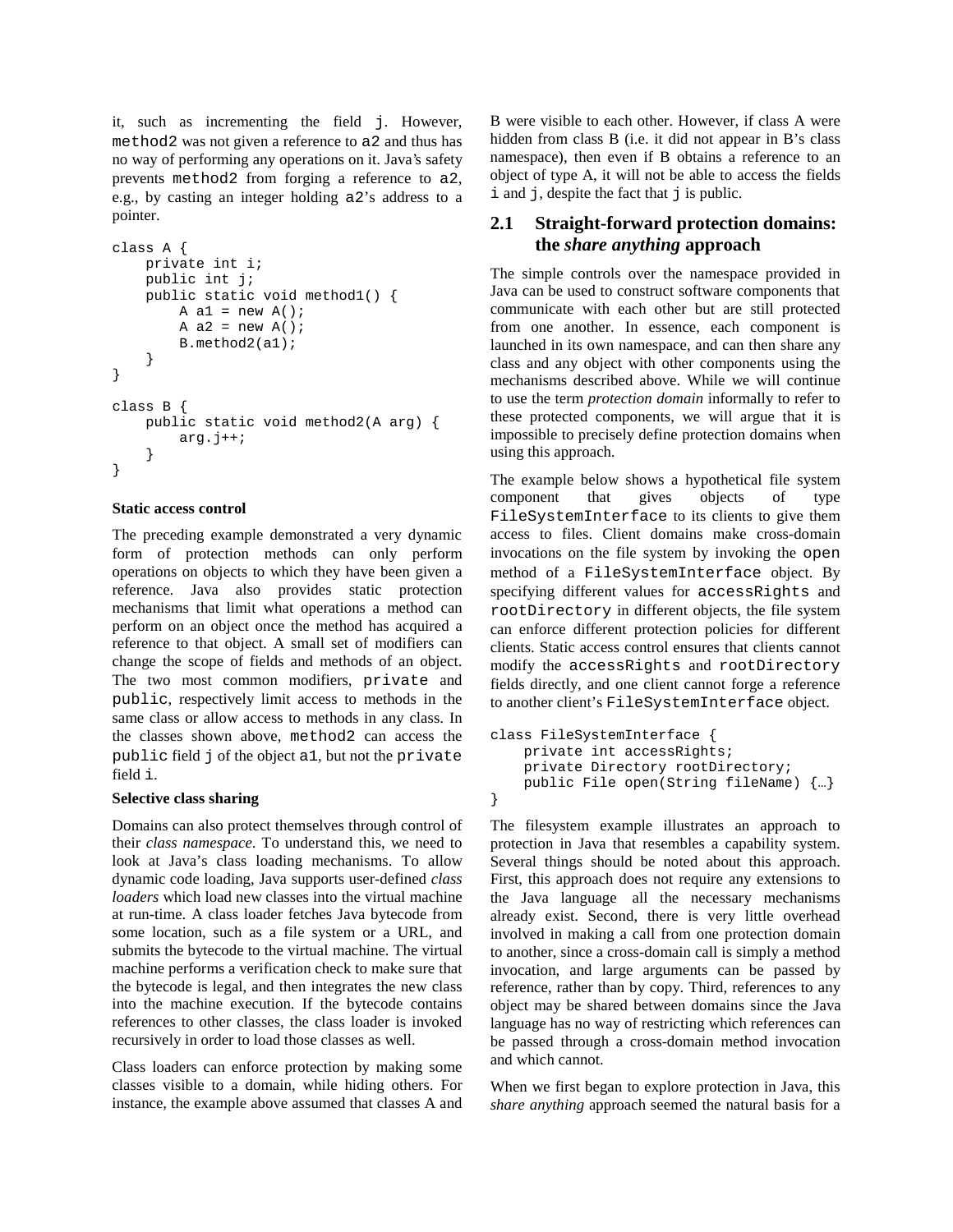protection system, and we began developing on this foundation. However, as we worked with this approach a number of problems became apparent.

#### **Revocation**

The first problem is that access to an object reference cannot be revoked. Once a domain has a reference to an object, it can hold on to it forever. Revocation is important in enforcing the principle of least privilege: without revocation, a domain can hold onto a resource for much longer than it actually needs it.

The most straightforward implementation of revocation uses extra indirection. The example below shows how a revocable version of the earlier class A can be created. Each object of A is wrapped with an object of AWrapper, which permits access to the wrapped object only until the revoked flag is set.

```
class A {
   public int meth1(int a1, int a2) {…}
}
class AWrapper {
   private A a;
   private boolean revoked;
   public int meth1(int a1, int a2) {
     if(!revoked) return a.meth1(a1, a2);
     else throw new RevokedException();
 }
   public void revoke() { revoked=true; }
   public AWrapper(A realA) {
    a = realA; revoked = false; }
}
```
In principle, this solves the revocation problem and is efficient enough for most purposes. However, our experience shows that programmers often forget to wrap an object when passing it to another domain. In particular, while it is easy to remember to wrap objects passed as arguments, it is common to forget to wrap other objects to which the first one points. In effect, the default programming model ends up being an unsafe model where objects cannot be revoked. This is the opposite of the desired model: safe by default and unsafe only in special cases.

#### **Inter-domain Dependencies and Side Effects**

As more and more object references are shared between domains, the structure of the protection domains is blurred, because it is unclear from which domains a shared object can be accessed. For the programmer, it becomes difficult to track which objects are shared between protection domains and which are not, and the Java language provides no help as it makes no distinction between the two. Yet, the distinction is critical for reasoning about the behavior of a program running in a domain. Mutable shared objects can be modified at any time in by other domains that have

access to the object, and a programmer needs to be aware of this possible activity. For example, a malicious user might try to pass a byte array holding legal bytecode to a class loader (byte arrays, like other objects, are passed by reference to method invocations), wait for the class loader to verify that the bytecode is legal, and then overwrite the legal bytecode with illegal bytecode which would subsequently be executed. The only way the class loader can protect itself from such an attack is to make its own private copy of the bytecode, which is not shared with the user and is therefore safe from malicious modification.

#### **Domain Termination**

The problems associated with shared object references come to a head when we consider what happens when a domain must be terminated. Should all the objects that the domain allocated be released, so that the domain's memory is freed up? Or should objects allocated by the domain be kept alive as long as other domains still hold references to them? From a traditional operating systems perspective, it seems natural that when a process terminates all of its objects disappear, because the address space holding those objects ceases to exist. On the other hand, from a Java perspective, objects can only be deallocated when there are no more reachable references to them.

Either solution to domain termination leads to problems. Deallocating objects when the domain terminates can be extremely disruptive if objects are shared at a fine-grained level and there is no explicit distinction between shared and non-shared objects. For example, consider a Java String object, which holds an internal reference to a character array object. Suppose domain 2 holds a String object whose internal character array belongs to domain 1. If domain 1 dies, then the String will suddenly stop working, and it may be beyond the programmer's ability to deal with disruptions at this level.

On the other hand, if a domain's objects do not disappear when the domain terminates, other problems can arise. First, if a server domain fails, its clients may continue to hold on to the server's objects and attempt to continue using them. In effect, the server's failure is not propagated correctly to the clients. Second, if a client domain holds on to a server's objects, it may indirectly also hold on to other resources, such as open network connections and files. A careful server implementation could explicitly relinquish important resources before exiting, but in the case of unexpected termination this may be impossible. Third, if one domain holds on to another domain's objects after the latter exits, then any memory leaks in the terminated domain may be unintentionally transferred to the remaining one. It is easy to imagine scenarios where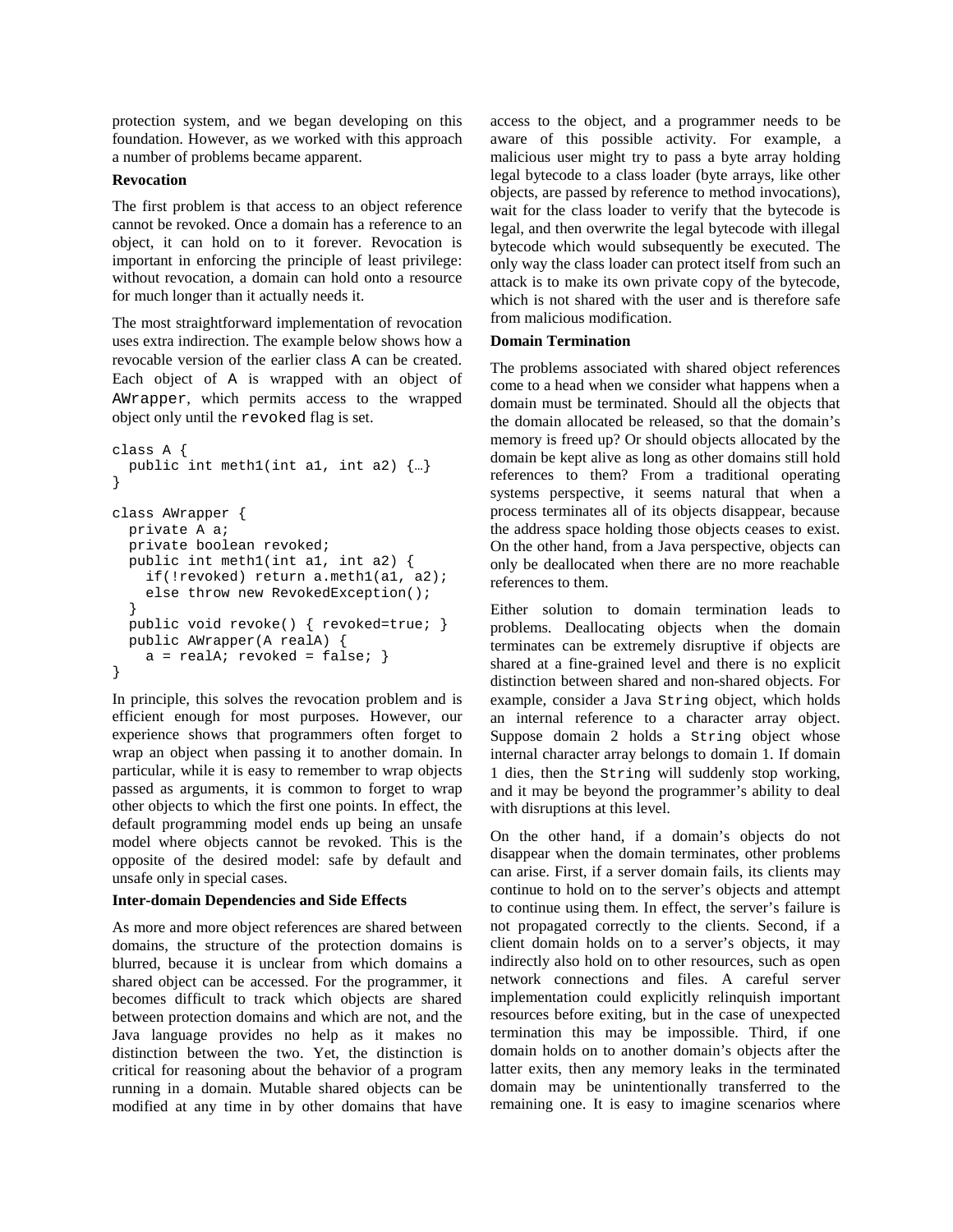recovery from this sort of shared memory leak requires a shutdown of the entire VM.

#### **Threads**

By simply using method invocation for cross-domain calls, the caller and callee both execute in the same thread, which creates several potential hazards. First, the caller must block until the callee returns – there is no way for the caller to gracefully back out of the call without disrupting the callee's execution. Second, Java threads support methods such as stop, suspend, and setPriority that modify the state of a thread. A malicious domain could call another domain and then suspend the thread so that the callee's execution gets blocked, perhaps while holding a critical lock or other resource. Conversely, a malicious callee could hold on to a Thread object and modify the state of the thread after execution returns to the caller.

#### **Resource Accounting**

A final problem with the simple protection domains is that object sharing makes it difficult to hold domains accountable for the resources that they use, such as processor time and memory. In particular, it is not clear how to define a domain's memory usage when domains share objects. One definition is that a domain is held accountable for all of the objects that it allocates, for as long as those objects remain alive. However, if shared objects aren't deallocated when the domain exits, a domain might continue to be charged for shared objects that it allocated, long after it has exited. Perhaps the cost of shared objects should be split between all the domains that have references to the object. However, because objects can contain references to other objects, a malicious domain could share an object that looks small, but actually contains pointers to other large objects, so that other domains end up being charged for most of the resources consumed by the malicious domain.

#### **Summary**

The simple approach to protection in Java outlined in this section is both fast and flexible, but it runs into trouble because of its lack of structure. In particular, it fails to clearly distinguish between the ordinary, nonshared object references that constitute a domain's internal state, and the shared object references that are used for cross-domain communication. Nevertheless, this approach is useful to examine, because it illustrates how much protection is possible with the mechanisms provided by the Java language itself. It suggests that the most natural approach to building a protection system in Java is to make good use of the language's inherent protection mechanisms, but to introduce additional structure to fix the problems. The next section presents a system that retains the flavor of the simple approach,

but makes a stronger distinction between non-shared and shared objects.

# **3 The J-Kernel**

The J-Kernel is a capability-based system that supports multiple, cooperating protection domains which run inside a single Java virtual machine. Capabilities were chosen because they have several advantages over access lists: (i) they can be implemented naturally in a safe language, (ii) they can enforce the principle of least privilege more easily, and (iii) by avoiding access list lookups, operations on capabilities can execute quickly.

The primary goals of the J-Kernel are:

- a precise definition of protection domains, with a clear distinction between objects local to a domain and *capability objects* that can be shared between domains,
- well defined, flexible communication channels between domains based on capabilities,
- support for revocation for all capabilities, and
- clean semantics of domain termination.

To achieve these goals, we were willing to accept higher cross-domain communication overheads when compared to the share anything approach. In order to ensure portability, the J-Kernel is implemented entirely as a Java library and requires no native code or modifications to the virtual machine. To accomplish this, the J-Kernel defines a class loader that examines and in some cases modifies user-submitted bytecode before passing it on to the virtual machine. This class loader also generates bytecode at run-time for stub classes used for cross-domain communication. Finally, the J-Kernel's class loader substitutes safe versions for some problematic standard classes. With these implementation techniques, the J-Kernel builds a protection architecture that is radically different from the security manager based protection architecture that is the default model on most Java virtual machines.

Protection in the J-Kernel is based on three core concepts—capabilities, protection domains, and crossdomain calls:

- *Capabilities* are implemented as objects of the class Capability and represent handles onto resources in other domains. A capability can be revoked at any time by the domain that created it. All uses of a revoked capability throw an exception, ensuring the correct propagation of failure.
- *Protection domains* are represented by the Java class Domain. Each protection domain has a namespace that it controls as well as a set of threads. When a domain terminates, all of the capabilities that it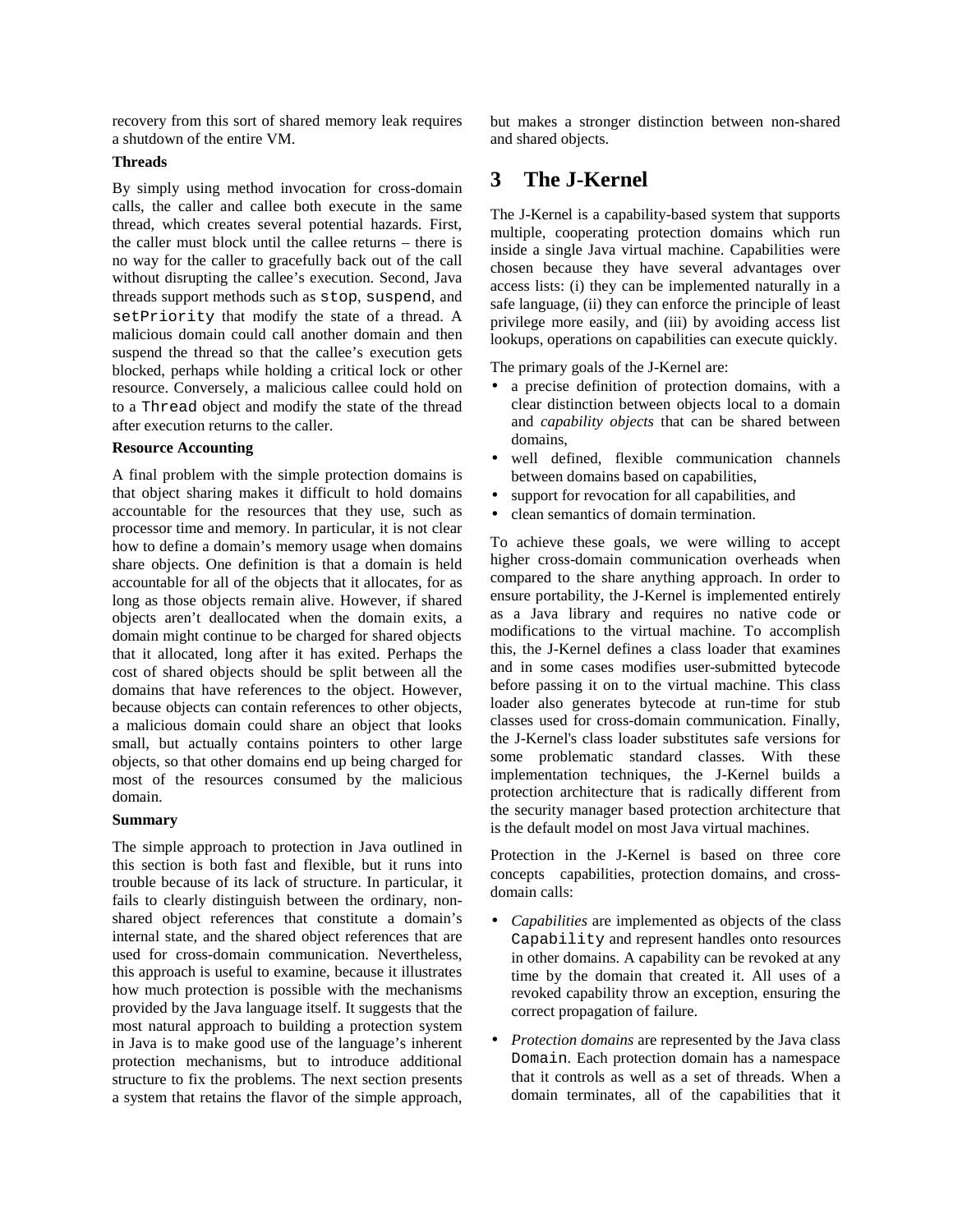created are revoked, so that all of its memory may be freed, thus avoiding the domain termination problems that plagued the share anything approach.

• *Cross-domain calls* are performed by invoking methods of capabilities obtained from other domains. The J-Kernel's class loader interposes a special calling convention $1$  for these calls: arguments and return values are passed by reference if they are also capabilities, but they are passed by copy if they are primitive types or non-capability objects. When an object is copied, these rules are applied recursively to the data in the object's fields, so that a deep copy of the object is made. The effect is that only capabilities can be shared between protection domains and references to regular objects are confined to single domains.

### **3.1 J-Kernel implementation**

The J-Kernel's implementation of capabilities and cross-domain calls relies heavily on Java's *interface classes*. An interface class defines a set of method signatures without providing their implementation. Other classes that provide corresponding implementations can then be declared to *implement* the interface. Normally interface classes are used to provide a limited form of multiple inheritance (properly called interface inheritance) in that a class can implement multiple interfaces. In addition, Sun's remote method invocation (RMI) specification [17] "pioneered" the use of interfaces as compiler annotations. Instead of using a separate interface definition language (IDL), the RMI specification simply uses interface classes that are flagged to the RMI system in that they extend the class Remote. Extending Remote has no effect other than directing the RMI system to generate appropriate stubs and marshalling code.

Because of the similarity of the J-Kernel's crossdomain calls to remote method invocations, we have integrated much of Sun's RMI specification into the capability interface. The example below shows a simple *remote interface* and a class that implements this remote interface, both written in accordance with Sun's RMI specification.

```
// interface class shared with other domains
```
 $\overline{a}$ 

```
interface ReadFile extends Remote {
   byte readByte() throws RemoteException;
   byte[] readBytes(int nBytes)
     throws RemoteException;
}
```

```
// implementation hidden from other domains
class ReadFileImpl implements ReadFile {
```

```
 public byte readByte() {…}
  public byte[] readBytes(int nBytes) {…}
 …
}
```
To create a capability in the J-Kernel, a domain calls the create method of the class Capability, passing as an argument a target object that implements one or more remote interfaces. The create method returns a new capability, which extends the class Capability and implements all of the remote interfaces that the target object implements. The capability can then be passed to other domains, which can cast it to one of its remote interfaces, and invoke the methods this interface declares. In the example below domain 1 creates a capability and adds it to the system-wide repository (the repository is a name service allowing domains to publish capabilities). Domain 2 retrieves the capability from the repository, and makes a cross-domain invocation on it.

#### Domain 1:

// instantiate new ReadFileImpl object  $ReadFileImpl target = new ReadFileImpl()$ ; // create a capability for the new object Capability  $c =$  Capability.create(target); // add it to repository under some name Domain.getRepository().bind( "Domain1ReadFile", c);

### Domain 2:

```
// extract capability
Capability c = Domain.getRepository() .lookup("Domain1ReadFile");
// cast it to ReadFile, and invoke remote method
byte b = ((ReadFile) c) .readByte();
```
Essentially, a capability object is a wrapper object around the original target object. The code for each method in the wrapper switches to the domain that created the capability, makes copies of all noncapability arguments according to the special calling convention, and then invokes the corresponding method in the target object. When the target object's method returns, the wrapper switches back to the caller domain, makes a copy of the return value if it is not a capability, and returns.

#### **Local-RMI stubs**

The simple looking call to Capability.create in fact hides most of the complexity of traditional RPC systems. Internally, create automatically generates a stub class at run-time for each target class. This avoids off-line stub generators and IDL files, and it allows the J-Kernel to specialize the stubs to invoke the target methods with minimal overhead. Besides switching domains, stubs have three roles: copying arguments, supporting revocation, and protecting threads.

 $1$  The standard Java calling convention passes primitive data types (int, float, etc.) by copy and object data types by reference.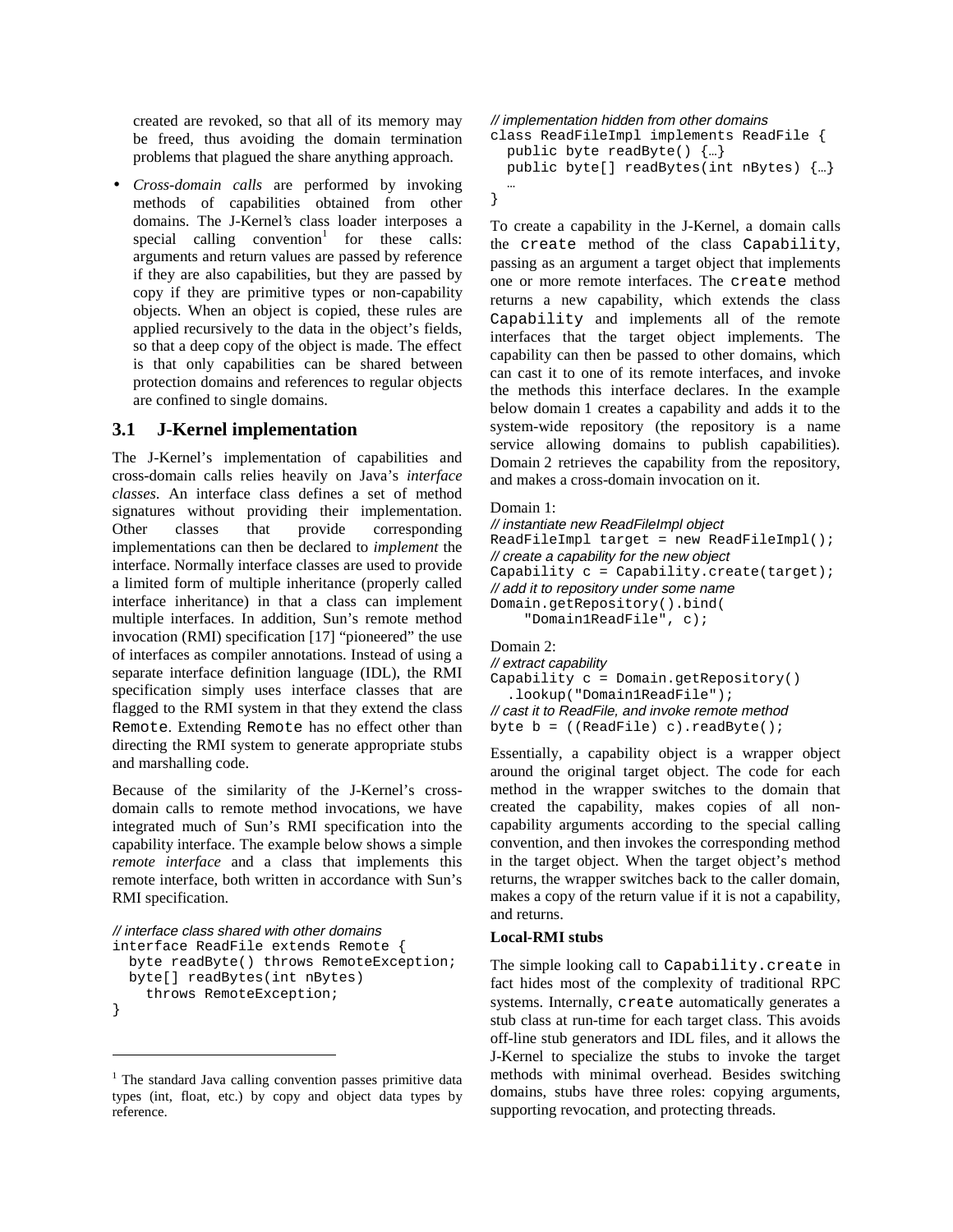By default, the J-Kernel uses Java's built-in serialization features [17] to copy an argument: the J-Kernel serializes an argument into an array of bytes, and then deserializes the byte array to produce a fresh copy of the argument. While this is convenient because many built-in Java classes are serializable, it involves a substantial overhead. Therefore, the J-Kernel also provides a fast copy mechanism, which makes direct copies of objects and their fields without using an intermediate byte array. The fast copy implementation automatically generates specialized copy code for each class that the user declares to be a fast copy class. For cyclic or directed graph data structures, a user can request that the fast copy code use a hash table to track object copying, so that objects in the data structure are not copied more than once (this slows down copying, though, so by default the copy code does not use a hash table).

Each generated stub contains a revoke method that sets the internal pointer to the target object to null. Thus all capabilities can be revoked and doing so makes the target object eligible for garbage collection, regardless of how many other domains hold a reference to the capability. This prevents domains from holding on to garbage in other domains.

In order to protect the caller's and callee's threads from each other, the generated stubs provide the illusion of switching threads. Because most virtual machines map Java threads directly onto kernel threads it is not practical to actually switch threads: as shown in the next subsection this would slow down cross-domain calls substantially. A fast user-level threads package might solve this problem, but would require modifications to the virtual machine, and would thus limit the J-Kernel's portability. The compromise struck in the current implementation uses a single Java thread for both the caller and callee but prevents direct access to that thread to avoid security problems.

Conceptually, the J-Kernel divides each Java thread into multiple segments, one for each side of a crossdomain call. The J-Kernel class loader then hides the system Thread class that manipulates Java threads, and interposes its own with an identical interface but an implementation that only acts on the local thread segment. Thread modification methods such as stop and suspend act on thread segments rather than Java threads, which prevents the caller from modifying the callee's thread segment and vice-versa. This provides the illusion of thread-switching cross-domain calls, without the overhead for actually switching threads. The illusion is not totally convincing, however – crossdomain calls really do block, so there is no way for the caller to gracefully back out of one if the callee doesn't return.

#### **Class Name Resolvers**

In the standard Java applet architecture, applets have very little access to Java's class loading facilities. In contrast, J-Kernel domains are given considerable control over their own class loading. Each domain has its own class namespace that maps names to classes. Classes may be local to a domain, in which case they are only visible in that domain's namespace or they may be shared between multiple domains, in which case they are visible in many namespaces. A domain's namespace is controlled by a user-defined *resolver*, which is queried by the J-Kernel whenever a new class name is encountered. A domain can use a resolver to load new bytecode into the system, or it can make use of existing shared classes. After a domain has loaded new classes into the system, it can share these classes with other domains if it wants, by making a Sha $\mathtt{redClass}$  capability available to other domains $^2$ .

Shared classes are the basis for cross-domain communication: domains must share remote interfaces and fast copy classes to establish common methods and argument types for cross-domain calls. Allowing userdefined shared classes makes the cross-domain communication architecture extensible; standard Java security architectures only allow pre-defined "system classes" to be shared between domains, and thus limit the expressiveness of cross-domain communication.

Ironically, the J-Kernel needs to *prevent* the sharing of some system classes. For example, the file system and thread classes present security problems. Others contain resources that need to be defined on a per-domain basis: the class System, for example, contains static fields holding the standard input/output streams. In other words, the "one size fits all" approach to class sharing in most Java security models is simply not adequate, and a more flexible model is essential to make the J-Kernel safe, extensible, and fast.

In general, the J-Kernel tries to minimize the number of system classes visible to domains. Classes that would normally be loaded as system classes (such as classes containing native code) are usually loaded into a privileged domain in the J-Kernel, and are accessed through cross-domain communication, rather than through direct calls to system classes. For instance, we have developed a domain for file system access that is called using cross-domain communication. To keep

 $\overline{a}$ 

<sup>&</sup>lt;sup>2</sup> Shared classes (and, transitively, the classes that shared classes refer to) are not allowed to have static fields, to prevent sharing of non-capability objects through static fields. In addition, to ensure consistency between domains, two domains that share a class must also share other classes referenced by that class.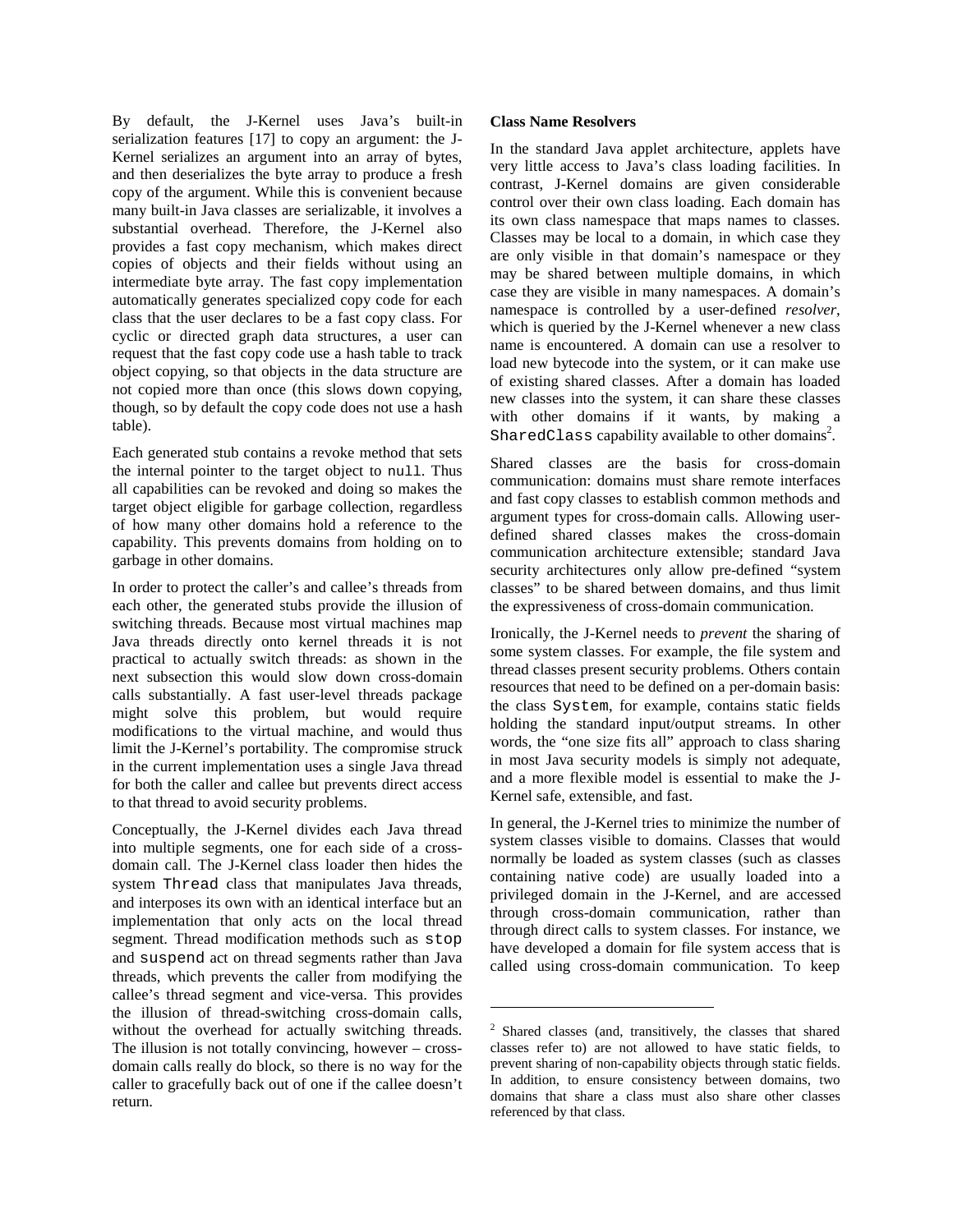compatibility with the standard Java file API, we have also written alternate versions of Java's standard file classes, which are just stubs that make the necessary cross-domain calls. (This is similar to the interposition proposed by [41]).

The J-Kernel moves functionality out of the system classes and into domains for the same reasons that micro-kernels move functionality out of the operating system kernel. It makes the system as a whole extensible, i.e., it is easy for any domain to provide alternate implementations of most classes that would normally be system classes (such as file, network, and thread classes). It also means that each such service can implement its own security policy. In general, it leads to a cleaner overall system structure, by enforcing a clear separation between different modules. Java libraries installed as system classes often have undocumented and unpredictable dependencies on one another<sup>3</sup>. Richard Rashid warned that the UNIX kernel had "become a 'dumping ground' for every new feature or facility"[34]; it seems that the Java system classes are becoming a similar dumping ground.

#### **3.2 J-Kernel Micro-Benchmarks**

To evaluate the performance of the J-Kernel mechanisms we measured a number of microbenchmarks on the J-Kernel as well as on a number of reference systems. Unless otherwise indicated, all micro-benchmarks were run on 200Mhz Pentium-Pro systems running Windows NT 4.0 and the Java virtual machines used were Microsoft's VM (MS-VM) and Sun's VM with Symantec's JIT compiler (Sun-VM). All numbers are averaged over a large number of iterations.

#### **Null LRMI**

 $\overline{a}$ 

Table 1 dissects the cost of a null cross-domain call (null LRMI) and compares it to the cost of a regular method invocation, which takes a few tens of nanoseconds. The J-Kernel null LRMI takes 60x to 180x longer than a regular method invocation. With MS-VM, a significant fraction of the cost lies in the interface method invocation necessary to enter the stub. Additional overheads include the synchronization cost when changing thread segments (two lock acquire/release pairs per call) and the overhead of looking up the current thread. Overall, these three

operations account for about 70% of the cross-domain call on MS-VM and about 80% on Sun-VM. Given that the implementations of the three operations are independent, we expect significantly better performance in a system that includes the best of both VMs.

| Operation                   | MS-VM              | Sun-VM      |
|-----------------------------|--------------------|-------------|
| Regular Method invocation   | $0.04\mus$         | $0.03\mu$ s |
| Interface method invocation | $0.54\mus$         | $0.05\mu$ s |
| Thread info lookup          | 0.55 <sub>µs</sub> | $0.29\mu s$ |
| Acquire/release lock        | $0.20\mu s$        | $1.91\mus$  |
| J-Kernel LRMI               | $2.22\mu s$        | $5.41\mu s$ |

Table 1. Cost of null method invocations

To compare the J-Kernel LRMI with traditional OS cross-domain calls, Table 2 shows the cost of several forms of local RPC available on NT. *NT-RPC* is the standard, user-level RPC facility. *COM out-of-proc* is the cost of a null interface invocation to a COM component located in a separate process on the same machine. The communication between two fully protected components is at least a factor of 3000 from a regular C++ invocation (shown as *COM in-proc*).

| Form of RPC     | Time                |  |
|-----------------|---------------------|--|
| NT-RPC          | 109 <sub>µ</sub> s  |  |
| COM out-of-proc | 99 <sub>µ</sub> s   |  |
| COM in-proc     | 0.03 <sub>µ</sub> s |  |

Table 2. Local RPC costs using NT mechanisms

#### **Threads**

Table 3 shows the cost of switching back and forth between two Java threads in MS-VM and Sun-VM. The base cost of two context switches between NT kernel threads (*NT-base*) is 8.6µs, and Java introduces an additional 1-2µs of overhead. This confirms that switching Java threads during cross-domain calls would add a significant cost to J-Kernel LRMI.

|        | NT-base MS-VM Sun-VM |                     |
|--------|----------------------|---------------------|
| 8.6usl | 9.8 <sub>u</sub> s   | 10.2 <sub>u</sub> s |

Table 3. Cost of a double thread switch using regular Java threads

#### **Argument Copying**

Table 4 compares the cost of copying arguments during a J-Kernel LRMI using Java serialization and using the J-Kernel's fast-copy mechanism. By making direct copies of the objects and their fields without using an intermediate Java byte-array, the fast-copy mechanism improves the performance of LRMI substantially more than an order of magnitude for large arguments. The performance difference between the second and third rows (both copy the same number of bytes) is due

<sup>&</sup>lt;sup>3</sup> For instance, Microsoft's implementation of java.io. File depends on java.io.DataInputStream, which depends on com.ms.lang.SystemX, which depends on classes in the abstract windowing toolkit. Similarly, java.lang.Object depends transitively on almost every standard library class in the system.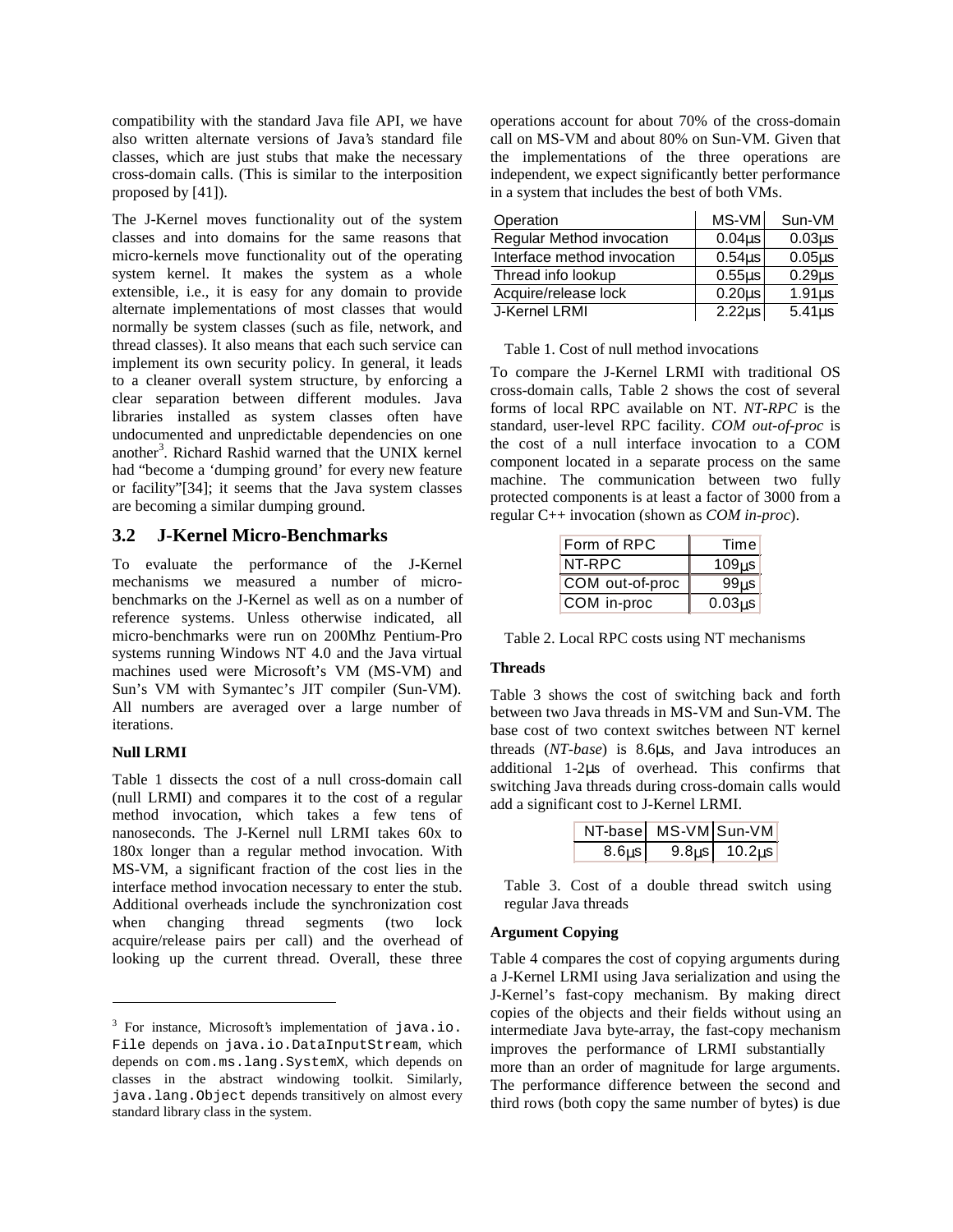| Number of            | MS-VM               |                     | Sun-VM              |                     |
|----------------------|---------------------|---------------------|---------------------|---------------------|
| objects and          | LRMI <sub>w</sub> / | LRMI <sub>w</sub> / | LRMI <sub>w</sub> / | LRMI <sub>w</sub> / |
| size                 | Serial.             | Fast-copy           | Serial              | Fast-Copy           |
| $1 \times 10$ bytes  | $104\mu s$          | 4.8 <sub>u</sub> s  | 331 <sub>u</sub> s  | $13.7\mu s$         |
| 1 x 100 bytes        | $158\mu s$          | 7.7 <sub>µ</sub> s  | 509 <sub>µ</sub> s  | $18.5\mu s$         |
| $10 \times 10$ bytes | 193 <sub>µ</sub> s  | 23.3 <sub>u</sub> s | 521 <sub>µ</sub> s  | 79.3 <sub>µ</sub> s |
| 1 x 1000 bytes       | $633\mu s$          | 19.2 <sub>µ</sub> s | $2105\mus$          | $66.7\mu s$         |

to the cost of object allocation and invocations of the copying routine for every object.

#### Table 4. Cost of Argument Copying

In summary, the micro-benchmark results are encouraging in that the cost of a cross-domain call is 50x lower in the J-Kernel than in NT. However, the J-Kernel cross-domain call still incurs a stiff penalty over a plain method invocation due to the lack of optimizations in Java.

### **4 An Extensible Http Server**

One of the driving applications for the J-Kernel is an extensible HTTP server. The goal is to allow users to dynamically extend the functionality of the server by uploading Java programs, called *servlets* [19], that customize the HTTP request processing for a subset of the server's URL space.

Instead of building (or porting) an entire HTTP server in Java, we integrated the J-Kernel into the off-the-shelf Microsoft server (IIS 3.0). The J-Kernel runs within the same process as IIS (as an in-proc ISAPI extension) and includes a system servlet with access to native methods that allows it to receive HTTP requests from IIS and return corresponding replies. This HTTP system servlet forwards each request to the appropriate user servlet, each of which runs in its own J-Kernel domain. The implementation of the bridge between IIS and the J-Kernel is multithreaded to allow multiple outstanding HTTP requests and it allows the Java code to run in the same thread as IIS uses to invoke the bridge.

#### **Server throughput measurements**

To quantify the impact of the J-Kernel overheads in the performance of the HTTP server, several simple experiments measure the number of documents per second that can be served by Microsoft's IIS, Sun's Java Web Server 1.0.2 (JWS) [20], and J-Kernel running inside IIS. The hardware platform consists of a quad-processor 200MHz Pentium-Pro (results obtained on one- and two-processor machines are similar). The parameter of the experiments is the size of document being served. All three tests follow the same scenario: eight multithreaded clients repeatedly request the same document. IIS serves documents in a traditional way—by fetching them from NT's file cache, while

JWS and J-Kernel utilize servlets to return in-memory documents.

Table 5 shows that the overhead of passing requests into and out of the J-Kernel decreases IIS's performance by 20%. Additional measurements show that the ISAPI bridge accounts for about half of that performance gap and only the remainder is directly attributable to the J-Kernel. The order-of-magnitude gap between J-Kernel and JWS is due to the fact that JWS is written entirely in Java and is executed without a JIT compiler. At the time of this writing the implementation of JWS as an IIS plug-in with JIT was not fully functional.

| Page size  | IIS. | JW S | IIS+J-Kernel |
|------------|------|------|--------------|
| 10 bytes   | 801  | 122  | 662          |
| 100 bytes  | 790  | 121  | 640          |
| 1000 bytes | 759  | 96   | 616          |

Table 5. HTTP server throughput in pages/second

# **5 Related Work**

Several major vendors have proposed extensions to the basic Java sandbox security model for applets [18, 33, 28]. For instance, Sun's JDK 1.1 added a notion of authentication, based on code signing, while the JDK 1.2 adds a richer structure for authorization, including classes that represent permissions and methods that perform access control checks based on stack introspection [11]. JDK 1.2 "protection domains" are implicitly created based on the origin of the code, and on its signature. This definition of a protection domain is closer to a *user* in Unix, while the J-Kernel's protection domain is more like a *process* in Unix. Balfanz et al. [1] define an extension to the JDK which associates domains with users running particular code, so that a domain becomes more like a process. However, if domains are able to share objects directly, revocation, resource management, and domain termination still need to be addressed in the JDK.

JDK 1.2 system classes are still lumped into a monolithic "system domain", but a new classpath facilitates loading local applications with class loaders rather than as system classes. However, only system classes may be shared between domains that have different class loaders, which limits the expressiveness of communication between domains. In contrast, the J-Kernel allows domains to share classes without requiring these domains to use the same class loader. In the future work section, Gong et al. [11] mentions separating current system classes (such as file classes) into separate domains, in accordance with the principle of least privilege. The J-Kernel already moves facilities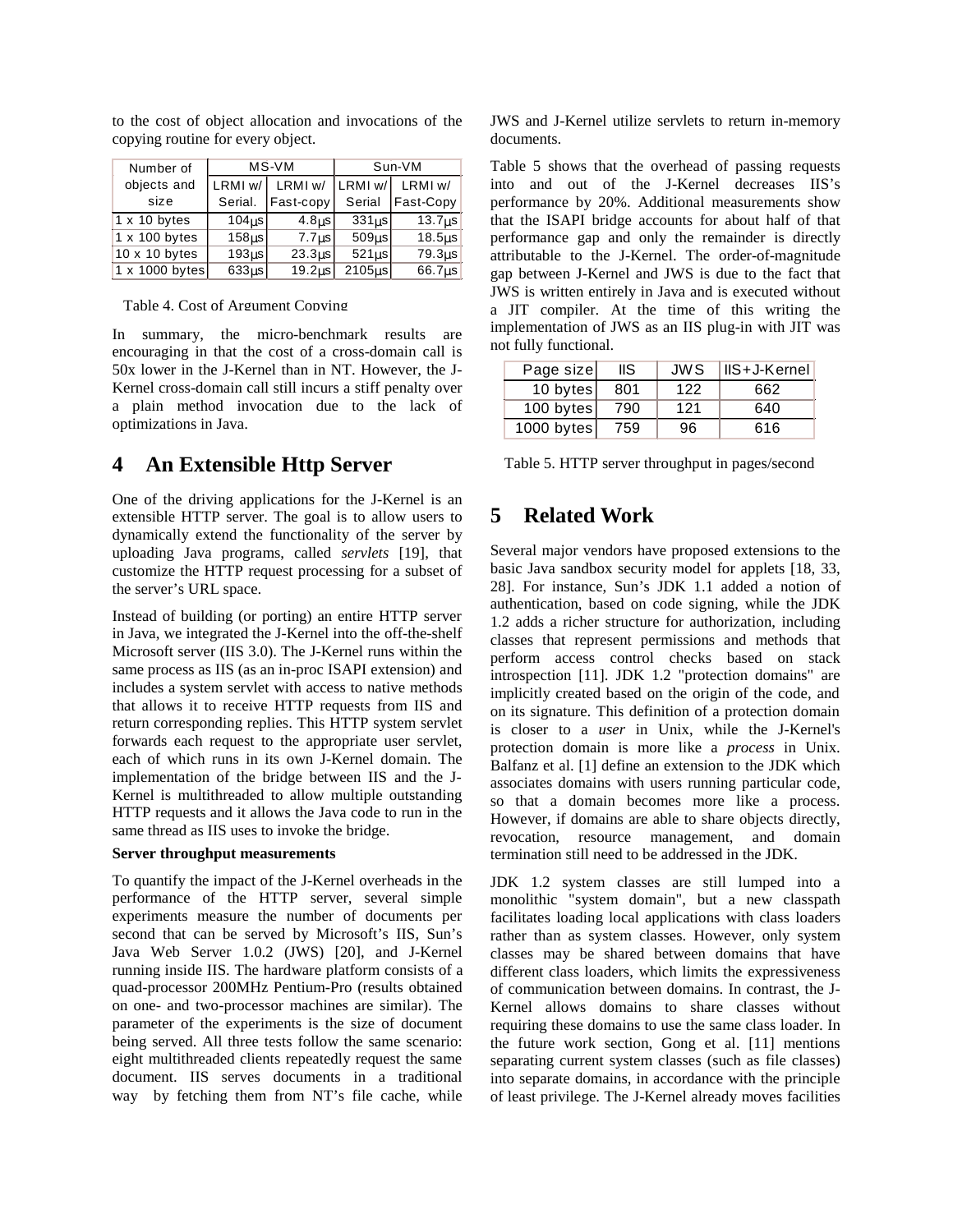for files and networking out of the system classes and into separate domains.

A number of related safe-language systems are based on the idea of using object references as capabilities. Wallach et. al. [41] describe three models of Java security: type hiding (making use of dynamic class loading to control a domain's namespace), stack introspection, and capabilities. They recommended a mix of these three techniques. The E language from Electric Communities [7] is an extension of Java targeted towards distributed systems. E's security architecture is capability based; programmers are encouraged to use object references as the fundamental building block for protection. Odyssey [9] is a system that supports mobile agents written in Java; agents may share Java objects directly. Hagimont et al. [13] describe a system to support capabilities defined with special IDL files. All three of these systems allow noncapability objects to be passed directly between domains, and generally correspond to the share anything approach described in Section 2. They do not address the issues of revocation, domain termination, thread protection, or resource accounting.

The SPIN project [2] allows safe Modula-3 code to be downloaded into the operating system kernel to extend the kernel's functionality. SPIN has a particularly nice model of dynamic linking [39] to control the namespace of different extensions. Since it uses Modula-3 pointers directly as capabilities, the limitations of the share anything approach apply to it.

Several recent software-based protection techniques do not rely on a particular high level language like Java or Modula-3. Typed assembly language [29] pushes type safety down to the assembly language level, so that code written at the assembly language level can be statically type checked and verified as safe. Software fault isolation [40] inserts run-time "sandboxing" checks into binary executables to restrict the range of memory that is accessible to the code. With suitable optimizations, sandboxed code can run nearly as fast as the original binary on RISC architectures. However, it is not clear how to extend optimized sandboxing techniques to CISC architectures, and sandboxing cannot enforce protection at as fine a granularity as a type system. Proof carrying code [30, 31] generalizes many different approaches to software protection arbitrary binary code can be executed as long as it comes with a proof that it is safe. While this can potentially lead to safety without overhead, generating the proofs for a language as complex as Java is still a research topic.

The J-Kernel enforces a structure that is similar to traditional capability systems [21,23]. Both the J-Kernel and traditional capability systems are founded on the notion of unforgeable capabilities. In both, capabilities name objects in a context-independent manner, so that capabilities can be passed from one domain to another. The main difference is that traditional capability systems used virtual memory or specialized hardware support to implement capabilities, while the J-Kernel uses language safety. The use of virtual memory or specialized hardware led either to slow cross-domain calls, to high hardware costs, or to portability limitations. Using Java as the basis for the J-Kernel simplifies many of the issues that plagued traditional capability systems. First, unlike systems based on capability lists, the J-Kernel can store capabilities in data structures, because capabilities are implemented as Java objects. Second, rights amplification [21] is implicit in the object-oriented nature of Java: invocations are made on methods, rather than functions, and methods automatically acquire rights to their *self* parameter. In addition, selective class sharing can be used to amplify other parameters. Although many capability systems did not support revocation, the idea of using indirection to implement revocation goes back to Redell [35]. The problems with resource accounting were also on the minds of implementers of capability systems—Wulf et. al. [42] point out that "No one 'owns' an object in the Hydra scheme of things; thus it's very hard to know to whom the cost of maintaining it should be charged".

Single-address operating systems, like Opal [5] and Mungi [15], remove the address space borders, allowing for cheaper and easy sharing of data between processes. Opal and Mungi were implemented on architectures offering large address spaces (64-bit) and used password capabilities as the protection mechanism. Password capabilities are protected from forgery by a combination of encryption and sparsity.

Several research operating systems support very fast inter-process communication. Recent projects, like L4, Exokernel, and Eros, provide fine-tuned implementations of selected IPC mechanisms, yielding an order of magnitude improvement over traditional operating systems. The systems are carefully tuned and aggressively exploit features of the underlying hardware.

The L4 µ−kernel [14] rigorously aims for minimality and is designed from scratch, unlike first-generation µ−kernels, which evolved from monolithic OS kernels. The system was successful at dispelling some common misconceptions about µ−kernel performance limitations. Exokernel [8] shares L4's goal of being an ultra-fast "minimalist" kernel, but is also concerned with untrusted loadable modules (similar to the SPIN project). Untrusted code is given efficient control over hardware resources by separating management from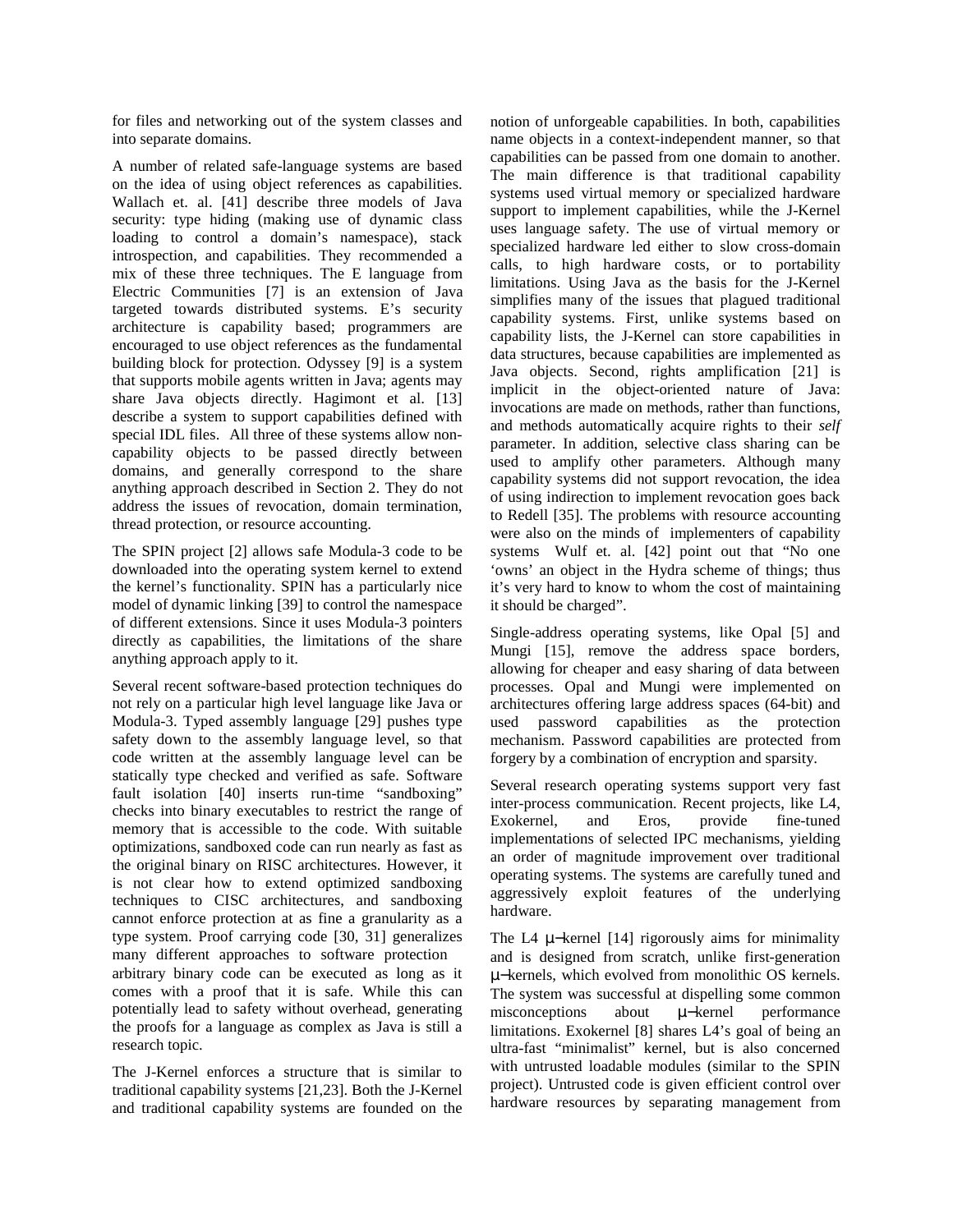protection. The focus of the EROS [38] project is to support orthogonal persistence and real-time computations. Despite quite different objectives, all three systems manage to provide very fast implementations of IPC with comparable performance, as shown in Table 6. A short explanation of the 'operation' column is needed. Round-trip IPC is the time taken for a call transferring one byte from one process to another and returning to the caller; Exokernel's protected control transfer installs the callee's processor context and starts execution at a specified location in the callee.

The results are contrasted with a 3-argument method invocation in the J-Kernel. The J-Kernel's performance is comparable with the three very fast systems. It is important to note that L4, Exokernel and Eros are implemented as a mix of C and assembly language code, while J-Kernel consists of Java classes without native code support. Improved implementations of JVMs and JITs are likely to enhance the performance of the J-Kernel.

| System      | Operation                     | Platform        | μS   |
|-------------|-------------------------------|-----------------|------|
| $\lfloor 4$ | Round-trip IPC                | P5-133          | 1.82 |
|             | Exokernel   Protected control | <b>DEC-5000</b> | 2.40 |
|             | transfer (r/t)                |                 |      |
| Eros        | <b>Round-trip IPC</b>         | P5-120          | 4.90 |
| J-Kernel    | Method invocation             | P5-133          | 3.77 |
|             | with 3 args                   |                 |      |

Table 6. Comparison with selected kernels.

# **6 Conclusion**

This paper explores the use of safe language technology to construct robust protection domains. The advantages of using language-enforced protection are portability and good cross-domain performance. The most straightforward implementation of protection in a safe language environment is to use object references directly as capabilities. However, problems of revocation, domain termination, thread protection, and resource accounting arise when non-shared object references are not clearly distinguished from shared capabilities. We argue that a more structured approach is needed to solve these problems: only capabilities can be shared, and non-capability objects are confined to single domains.

We developed the J-Kernel system, which demonstrates how the issues of object sharing, class sharing, and thread protection can be addressed. As far as we know, the J-Kernel is the first Java-based system that integrates solutions to these issues into a single, coherent protection system. Our experience using the J-

Kernel to extend the Microsoft IIS web server leads us to believe that a safe language system can achieve both robustness and high performance. Simple servlets downloaded into the web server achieve a performance close to that of the server running stand-alone.

Because of its portability and flexibility, languagebased protection is a natural choice for a variety of extensible applications and component-based systems. From a performance point of view, safe language techniques are competitive with fast microkernel systems, but do not yet achieve their promise of making cross-domain calls as cheap as function calls. Implementing a stronger model of protection than the straightforward share anything approach leads to thread management costs and copying costs, which increase the overhead to much more than a function call. Fortunately, there clearly is room for improvement. We found that many small operations in Java, such as allocating an object, invoking an interface method, and manipulating a lock were slower than necessary on current virtual machines. Java just-in-time compiler technology is still evolving. We expect that as virtual machine performance improves, the J-Kernel's crossdomain performance will also improve. In the meantime, we will continue to explore optimizations possible on top of current off-the-shelf virtual machines, as well as to examine the performance benefits that customizing the virtual machine could bring.

#### **Acknowledgments**

The authors would like to thank Greg Morrisett, Fred Schneider, Fred Smith, Lidong Zhou, and the anonymous reviewers for their comments and suggestions. This research is funded by DARPA ITO contract ONR-N00014-92-J-1866, NSF contract CDA-9024600, a Sloan Foundation fellowship, and Intel Corp. hardware donations. Chi-Chao Chang is supported in part by a doctoral fellowship (200812/94- 7) from CNPq/Brazil.

## **7 References**

1. Balfanz, D. and Gong, L. *Experience with Secure Multi-Processing in Java*. Technical Report 560-97, Department of Computer Science, Princeton University, September, 1997.

2. B. Bershad, S. Savage, P. Pardyak, E. Sirer, M. Fiuczynski, D. Becker, S. Eggers, and C. Chambers. *Extensibility, Safety and Performance in the SPIN Operating* System. 15<sup>th</sup> ACM Symposium on Operating Systems Principles, p.267-284, Copper Mountain, CO, December 1995.

3. B. Bershad, T. Anderson, E. Lazowska, and H. Levy. Lightweight Remote Procedure Call. 12<sup>th</sup> ACM Symposium on Operating Systems Principles, p. 102-113, Lichtfield Park, AZ, December 1989.